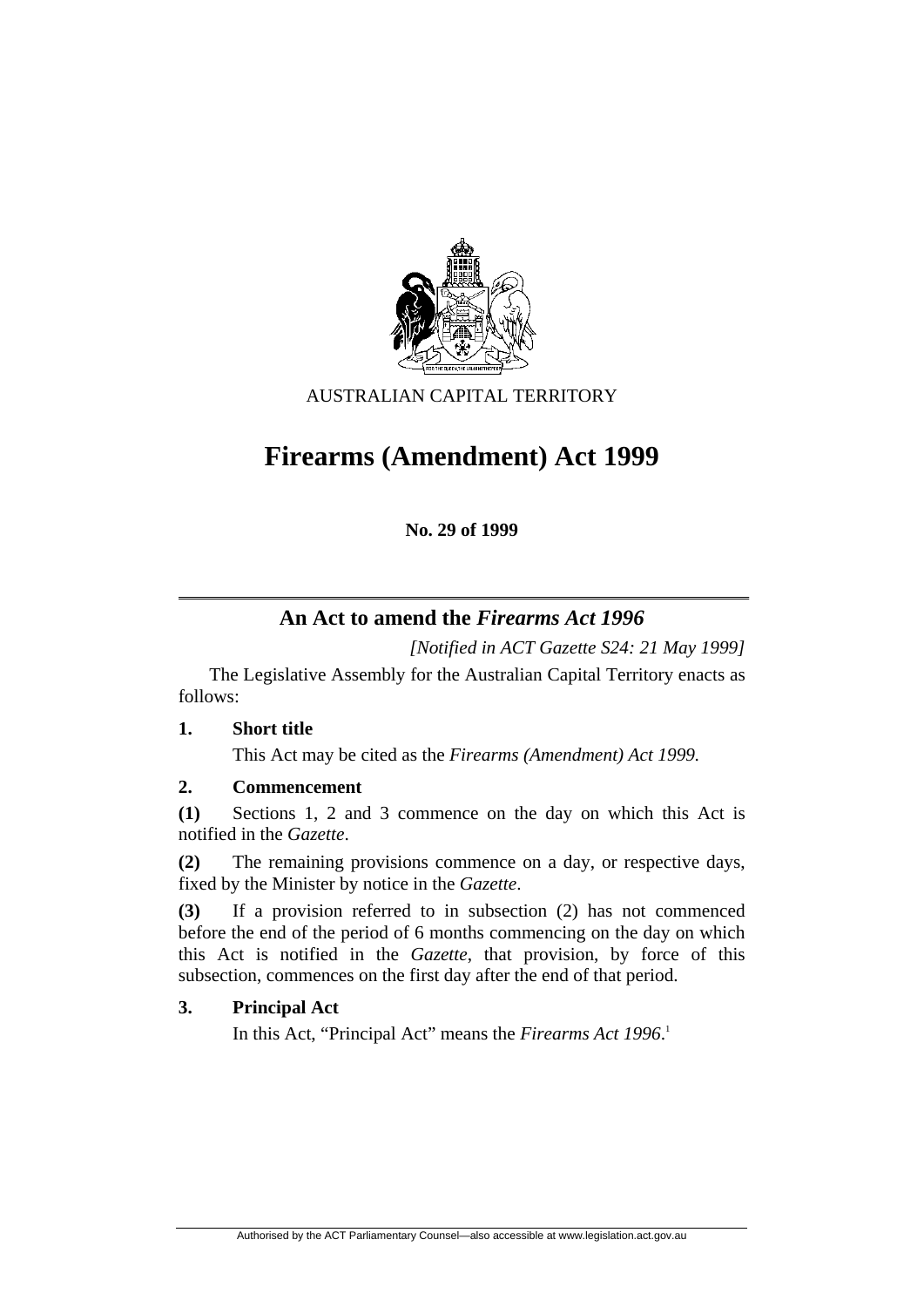#### **4. Offence of unauthorised possession or use of firearm**

 Section 16 of the Principal Act is amended by omitting from subsection (1) "or a permit" and substituting ", a permit or this Act".

## **5. Temporary recognition of interstate licences—shooting competitions**

Section 43 of the Principal Act is amended—

- **(a)** by omitting "A person" and substituting "This section applies to a person";
- **(b)** by omitting from paragraph (b) "category B" and substituting "category B, category C";
- **(c)** by omitting all the words after "Territory" (third occurring); and
- **(d)** by adding at the end the following subsections:

"(2) A person to whom this section applies is authorised to possess or use for a purpose referred to in paragraph (1) (a), for the specified period, a firearm of a kind to which the corresponding category A, category B or category H licence issued in the Territory applies if the person complies with the prescribed conditions for the possession or use of a firearm of that kind.

"(3) A person to whom this section applies is authorised to possess or use, for the specified period, a firearm of a kind to which the corresponding category C licence issued in the Territory applies for the purpose of participating in a shooting competition approved by the Registrar—

- (a) if the person is the holder of the equivalent of a category C licence under a law of a State or another Territory that authorises the holder to possess a firearm for the genuine reason of being a sport or target shooter; and
- (b) if the person complies with the prescribed conditions and the prescribed requirements for the possession or use of the firearm.
- "(4) In this section—
	- 'specified period' means the period of 3 months commencing on the day on which the person arrives in the Territory for the purpose of participating in the competition.".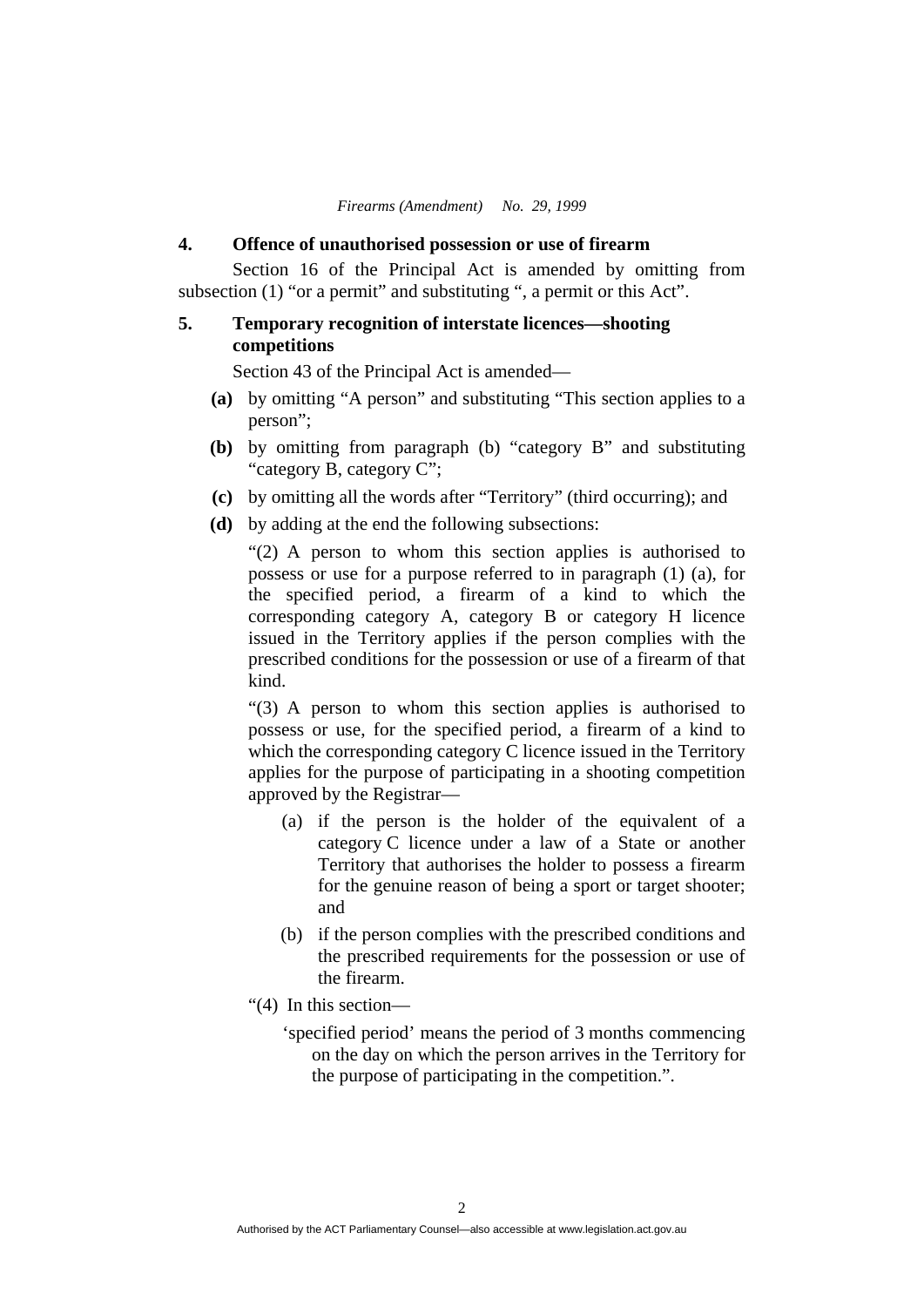#### **6. Insertion**

 After section 45 of the Principal Act the following section is inserted:

#### "45A. **International visitors—issue of temporary permits**

"(1) The Registrar may issue a permit to authorise the possession or use of a firearm by a person for the purpose stated in the permit if the Registrar is satisfied that—

- (a) the applicant is a visitor to the Territory;
- (b) the applicant is a resident of a country other than Australia; and
- (c) the applicant is licensed or lawfully entitled to possess or use in that country the type of firearm for which a permit is sought.

"(2) The Registrar may issue a permit authorising a person to participate in a shooting competition approved by the Registrar only if the applicant would enter or has entered Australia (within the meaning of the *Migration Act 1958* of the Commonwealth) in the Territory.

"(3) A permit continues in force for such period, not exceeding 3 months, as the Registrar determines.".

## **7. Insertion**

 After section 49 of the Principal Act the following section is inserted in Division 3 of Part 3:

## "49A. **International visitors—recognition of temporary permits granted interstate for shooting competitions**

- "(1) This section applies to a person who is—
	- (a) a resident of a country other than Australia; and
	- (b) the holder of a permit issued under the law of a State or another Territory that authorises the person to possess or use a firearm for the purpose of participating in a shooting competition in that jurisdiction.

"(2) A person to whom this section applies is authorised to possess or use, for the defined period, the firearm specified in the permit for the purpose of participating in a shooting competition approved by the Registrar if the person complies with—

- (a) the conditions (if any) imposed under the law of the State or other Territory that issued the permit; and
- (b) the prescribed conditions.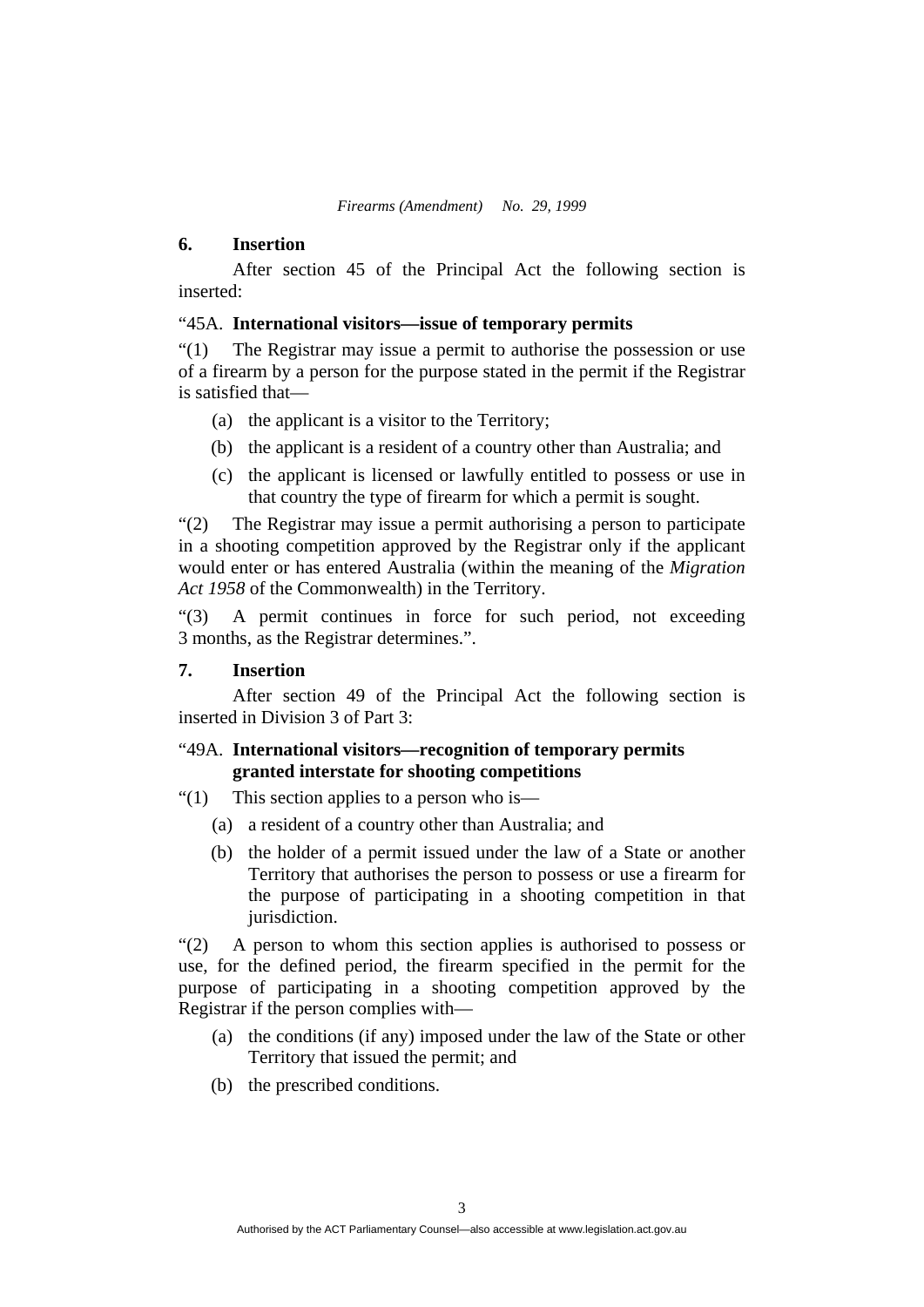"(3) A condition imposed by the State or Territory that issued the permit that is inconsistent with a prescribed condition is void to the extent of the inconsistency.

"(4) Nothing in subsection (3) affects a condition that is imposed by the State or Territory that issued the permit to the extent that it is capable of operating consistently with a prescribed condition.

- "(5) In subsection  $(2)$ 
	- 'defined period' means the period of 3 months commencing on the day on which the person arrives in the Territory for the purpose of participating in the competition.".

## **8. Further amendments**

The Principal Act is amended as set out in the Schedule.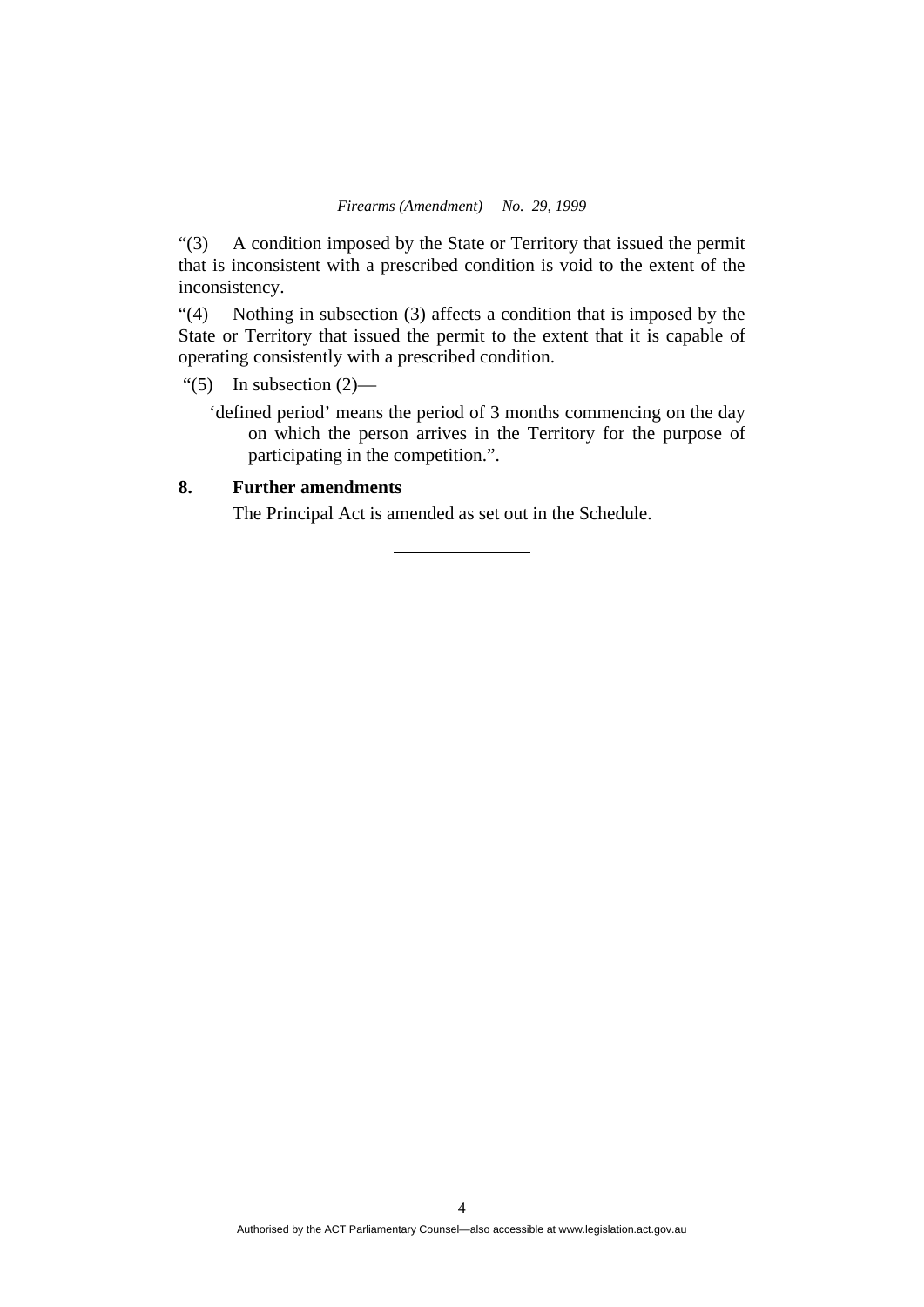## **SCHEDULE** Section 8

# FURTHER AMENDMENTS

The provisions of the Principal Act mentioned in column 1 of the following table are renumbered in accordance with the table:

| <b>Existing provision</b>    | Renumbered provision                         |
|------------------------------|----------------------------------------------|
| Subsection $4(1)$            | Section 4                                    |
| Subsection $4(2)$            | Section 4A                                   |
| Subsections $4(3)$ and $(4)$ | Subsections $4B(1)$ and $(2)$ , respectively |
| Subsection $4(5)$            | Section 4C                                   |
| Subsection $4(6)$            | Section 4D                                   |
| Subsection $4(7)$            | Section 4E                                   |
| Subsection $6(2)$            | Section 6A                                   |
| Subsection $6(3)$            | Section 6B                                   |

## **Sections 127, 132, 133, 135A, 135B and 136—**

Repeal the sections.

## **Section 130—**

Omit "subsection 4 (1)" (second occurring), substitute "section 4".

#### **Schedules 2A and 3—**

Repeal the Schedules.